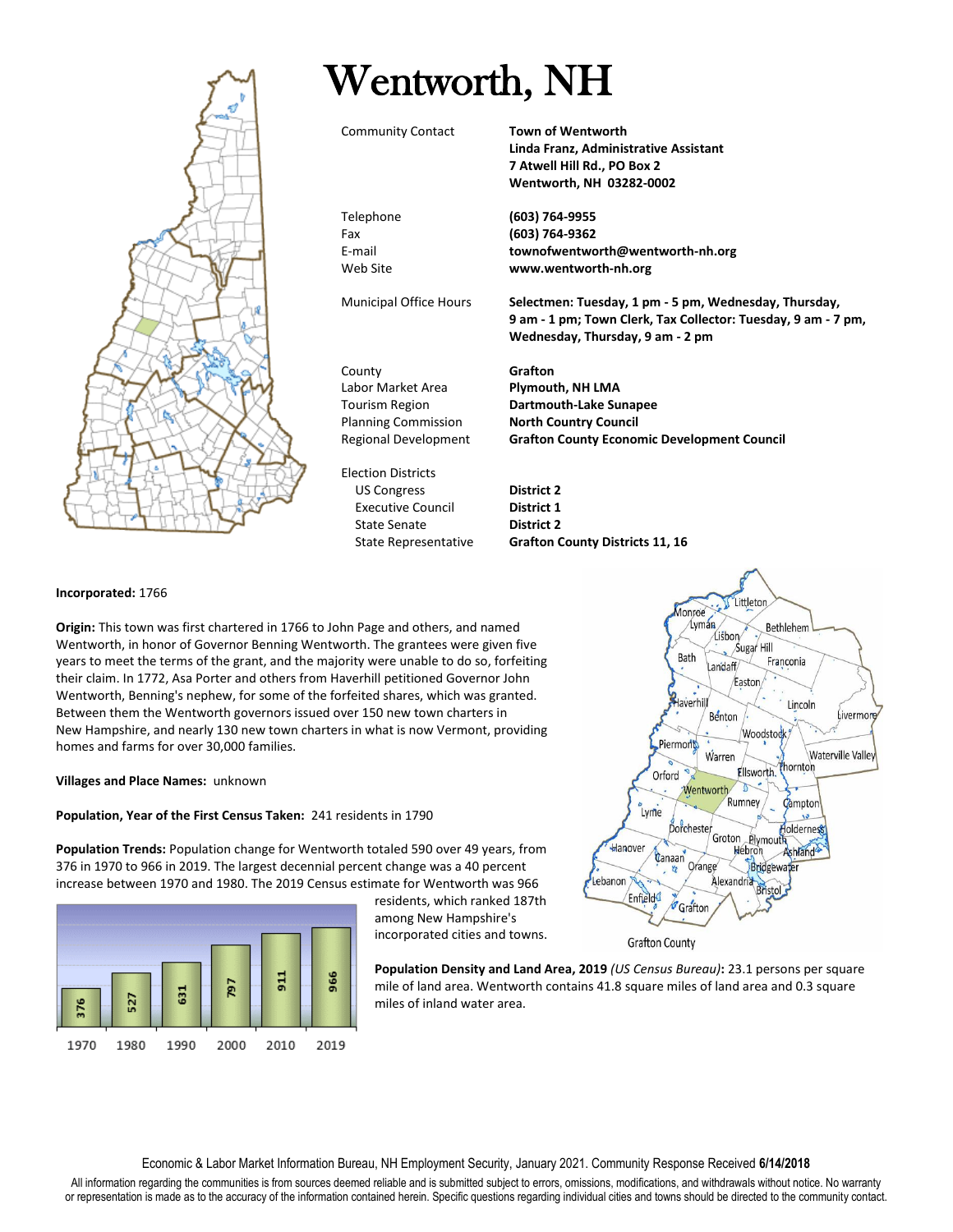| <b>MUNICIPAL SERVICES</b>                 |                                                           |                                                                                                                                                 |          |                            |
|-------------------------------------------|-----------------------------------------------------------|-------------------------------------------------------------------------------------------------------------------------------------------------|----------|----------------------------|
| Type of Government                        | Budget: Municipal Appropriations, 2020                    |                                                                                                                                                 |          | Selectmen<br>\$1,472,688   |
|                                           | Budget: School Appropriations, 2020-2021                  |                                                                                                                                                 |          | \$1,645,966                |
| Zoning Ordinance                          |                                                           |                                                                                                                                                 |          | <b>No Board</b>            |
| <b>Master Plan</b>                        |                                                           |                                                                                                                                                 |          | 1985                       |
| Capital Improvement Plan                  |                                                           |                                                                                                                                                 |          | No                         |
| Industrial Plans Reviewed By              |                                                           |                                                                                                                                                 |          | <b>Planning Board</b>      |
| <b>Boards and Commissions</b>             |                                                           |                                                                                                                                                 |          |                            |
| Elected:                                  | <b>Fire Commissioner</b>                                  | Selectmen; Planning; Trust Funds; Cemetery;<br>School; School Treasurer; Town Clerk/Tax<br>Collector; Library; Moderator; Checklist; Treasurer; |          |                            |
| Appointed:                                | Conservation                                              |                                                                                                                                                 |          |                            |
| Public Library                            |                                                           | <b>Webster Memorial</b>                                                                                                                         |          |                            |
| <b>EMERGENCY SERVICES</b>                 |                                                           |                                                                                                                                                 |          |                            |
| <b>Police Department</b>                  |                                                           |                                                                                                                                                 |          | Part-time                  |
| <b>Fire Department</b>                    |                                                           |                                                                                                                                                 |          | <b>Volunteer</b>           |
| <b>Emergency Medical Service</b>          |                                                           |                                                                                                                                                 |          | <b>Private - Full-time</b> |
| Nearest Hospital(s)                       |                                                           |                                                                                                                                                 | Distance | <b>Staffed Beds</b>        |
| <b>Speare Memorial, Plymouth</b>          |                                                           |                                                                                                                                                 | 16 miles | 25                         |
|                                           |                                                           |                                                                                                                                                 |          |                            |
|                                           |                                                           |                                                                                                                                                 |          |                            |
| <b>UTILITIES</b>                          |                                                           |                                                                                                                                                 |          |                            |
| <b>Electric Supplier</b>                  |                                                           |                                                                                                                                                 |          | NH Electric Coop           |
| Natural Gas Supplier                      |                                                           |                                                                                                                                                 |          | <b>Dead River</b>          |
| <b>Water Supplier</b>                     |                                                           |                                                                                                                                                 |          | <b>Private wells</b>       |
| Sanitation                                |                                                           |                                                                                                                                                 |          | <b>Private septic</b>      |
|                                           | Municipal Wastewater Treatment Plant                      |                                                                                                                                                 |          | Νo                         |
| Solid Waste Disposal                      |                                                           |                                                                                                                                                 |          |                            |
| Curbside Trash Pickup                     |                                                           |                                                                                                                                                 |          | None                       |
|                                           | Pay-As-You-Throw Program                                  |                                                                                                                                                 |          | No                         |
| Recycling Program                         |                                                           |                                                                                                                                                 |          | Voluntary                  |
| Telephone Company                         |                                                           | <b>Consolidated Communications; Time</b>                                                                                                        |          |                            |
|                                           |                                                           |                                                                                                                                                 |          | Warner                     |
| <b>Cellular Telephone Access</b>          |                                                           |                                                                                                                                                 |          | No                         |
| <b>Cable Television Access</b>            |                                                           |                                                                                                                                                 |          | Limited                    |
|                                           | <b>Public Access Television Station</b>                   |                                                                                                                                                 |          | Yes                        |
| High Speed Internet Service:              |                                                           | <b>Business</b>                                                                                                                                 |          | Limited                    |
|                                           |                                                           | Residential                                                                                                                                     |          | <b>Limited</b>             |
| <b>PROPERTY TAXES</b>                     |                                                           | (NH Dept. of Revenue Administration)                                                                                                            |          |                            |
|                                           | 2019 Total Tax Rate (per \$1000 of value)                 |                                                                                                                                                 |          | \$23.22                    |
| 2019 Equalization Ratio                   |                                                           |                                                                                                                                                 |          | 86.0                       |
|                                           | 2019 Full Value Tax Rate (per \$1000 of value)            |                                                                                                                                                 |          | \$19.79                    |
|                                           | 2019 Percent of Local Assessed Valuation by Property Type |                                                                                                                                                 |          |                            |
|                                           | <b>Residential Land and Buildings</b>                     |                                                                                                                                                 |          | 82.6%                      |
|                                           | <b>Commercial Land and Buildings</b>                      |                                                                                                                                                 |          | 7.7%                       |
|                                           | Public Utilities, Current Use, and Other                  |                                                                                                                                                 |          | 9.8%                       |
|                                           |                                                           |                                                                                                                                                 |          |                            |
| <b>HOUSING</b>                            |                                                           |                                                                                                                                                 |          | (ACS 2015-2019)            |
| <b>Total Housing Units</b>                |                                                           |                                                                                                                                                 |          | 585                        |
| Single-Family Units, Detached or Attached |                                                           |                                                                                                                                                 |          | 493                        |
|                                           | Units in Multiple-Family Structures:                      |                                                                                                                                                 |          |                            |
|                                           | Two to Four Units in Structure                            |                                                                                                                                                 |          | 36                         |
|                                           | Five or More Units in Structure                           |                                                                                                                                                 |          | 0                          |
|                                           | Mobile Homes and Other Housing Units                      |                                                                                                                                                 |          | 56                         |
|                                           |                                                           |                                                                                                                                                 |          |                            |

| POPULATION (1-YEAR ESTIMATES/DECENNIAL)                       |                                                      | (US Census Bureau)      |
|---------------------------------------------------------------|------------------------------------------------------|-------------------------|
| <b>Total Population</b>                                       | Community                                            | County                  |
| 2019                                                          | 966                                                  | 89,886                  |
| 2010                                                          | 911                                                  | 89,118                  |
| 2000                                                          | 797                                                  | 81,826                  |
| 1990                                                          | 631                                                  | 74,998                  |
| 1980                                                          | 527                                                  | 65,806                  |
| 1970                                                          | 376                                                  | 54,914                  |
| <b>DEMOGRAPHICS</b>                                           | <b>AMERICAN COMMUNITY SURVEY (ACS) 2015-2019</b>     |                         |
| Population by Gender                                          |                                                      |                         |
| Male<br>446                                                   | Female                                               | 448                     |
| Population by Age Group                                       |                                                      |                         |
| Under age 5                                                   |                                                      | 47                      |
| Age 5 to 19                                                   |                                                      | 79                      |
| Age 20 to 34                                                  |                                                      | 181                     |
| Age 35 to 54                                                  |                                                      | 169                     |
| Age 55 to 64                                                  |                                                      | 190                     |
| Age 65 and over                                               |                                                      | 228                     |
| Median Age                                                    |                                                      | 52.8 years              |
|                                                               | Educational Attainment, population 25 years and over |                         |
| High school graduate or higher<br>Bachelor's degree or higher |                                                      | 94.0%<br>33.0%          |
|                                                               |                                                      |                         |
| <b>INCOME, INFLATION ADJUSTED \$</b>                          |                                                      | (ACS 2015-2019)         |
| Per capita income                                             |                                                      | \$40,836                |
| Median family income                                          |                                                      | \$71,429                |
| Median household income                                       |                                                      | \$66,667                |
|                                                               |                                                      |                         |
|                                                               | Median Earnings, full-time, year-round workers       |                         |
| Male                                                          |                                                      | \$45,313                |
| Female                                                        |                                                      | \$42,500                |
| Individuals below the poverty level                           |                                                      | 9.4%                    |
|                                                               |                                                      |                         |
| <b>LABOR FORCE</b><br>Annual Average                          | 2009                                                 | $(NHES - ELMI)$<br>2019 |
| Civilian labor force                                          | 430                                                  | 508                     |
| Employed                                                      | 404                                                  | 499                     |
|                                                               | 26                                                   | q                       |
| Unemployed                                                    |                                                      |                         |
| Unemployment rate                                             | 6.0%                                                 | 1.8%                    |
| <b>EMPLOYMENT &amp; WAGES</b>                                 |                                                      | $(NHES - ELMI)$         |
| Annual Average Covered Employment                             | 2009                                                 | 2019                    |
| <b>Goods Producing Industries</b>                             |                                                      |                         |
| Average Employment                                            |                                                      | 81<br>124               |
| Average Weekly Wage                                           | \$643                                                | \$ 871                  |
|                                                               |                                                      |                         |
| Service Providing Industries<br>Average Employment            |                                                      |                         |
|                                                               |                                                      | 22<br>42                |
| Average Weekly Wage                                           | \$713                                                | \$510                   |
| <b>Total Private Industry</b>                                 |                                                      |                         |
| Average Employment                                            |                                                      | 103<br>166              |
| Average Weekly Wage                                           | \$ 657                                               | \$ 779                  |
| Government (Federal, State, and Local)                        |                                                      |                         |
| Average Employment                                            |                                                      | 42<br>40                |
| Average Weekly Wage                                           | \$500                                                | \$574                   |
|                                                               |                                                      |                         |
| Total, Private Industry plus Government                       |                                                      |                         |
| Average Employment                                            |                                                      | 145<br>206              |
| Average Weekly Wage                                           | \$612                                                | \$ 739                  |
|                                                               |                                                      |                         |